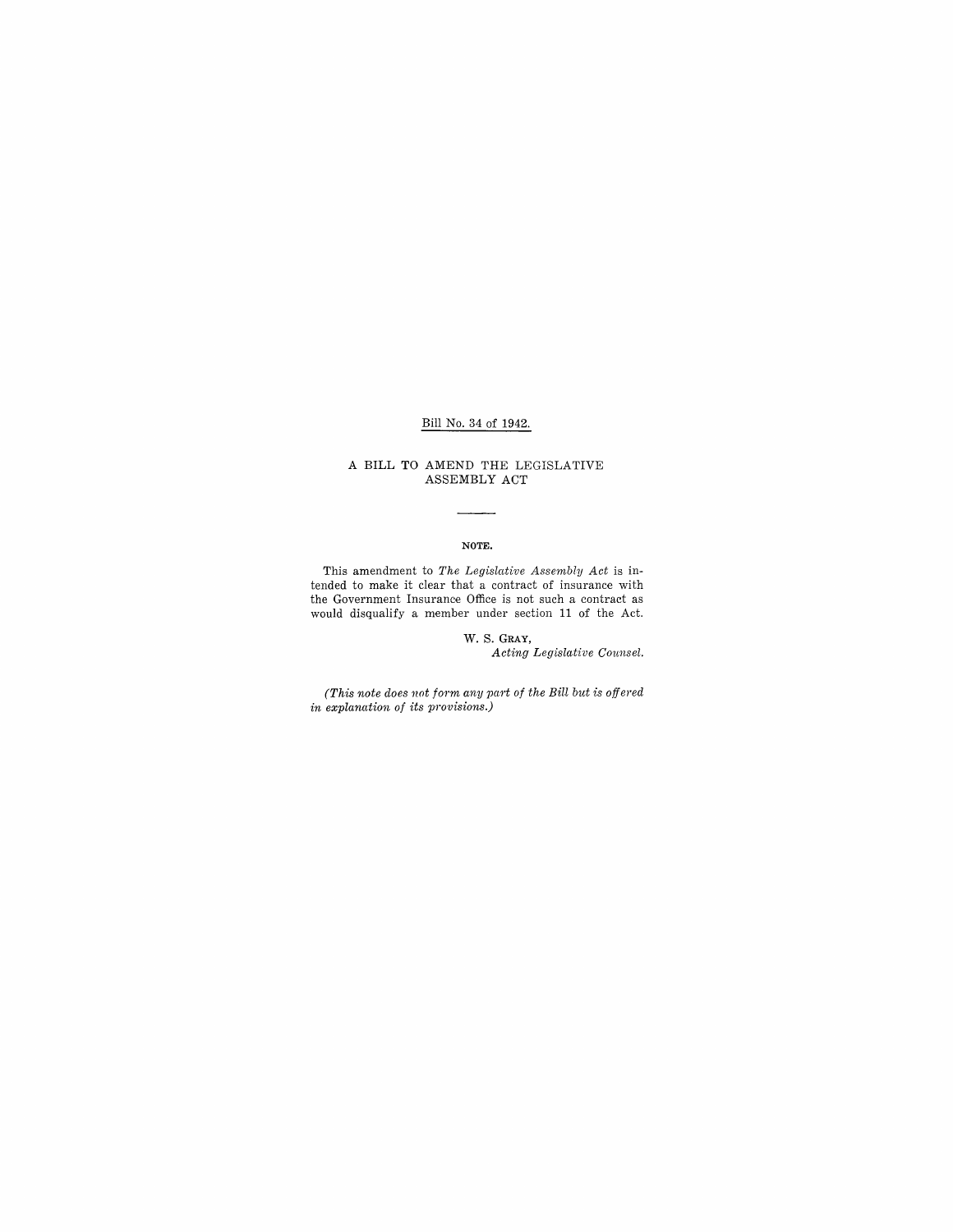## **BILL**

#### No. 34 of 1942.

An Act to amend The Legislative Assembly Act.

#### *(Assented to* , 1942.)

**HIS** MAJESTY, by and with the advice and consent of the Legislative Assembly of the Province of Alberta, enacts as follows:

**1.** This Act may be cited as "The Legislative Assembly Act Amendment Act, 1942."

**2.** *The Legislative Assembly Act,* being chapter 3 of the Revised Statutes of Alberta, 1922, is hereby amended as to section 11 by striking out subsection (2) and substituting therefor the following:

"(2) This section shall not apply to any contract of or agreement for insurance entered into by a member of the Legislative Assembly with the Alberta Government Insurance office, nor to any contract or agreement under<br>which medical, surgical or other health services are rendered which medical, surgical or other health services are rendered<br>or any goods are sold or delivered to any person who is in<br>receipt of indigent or unemployment relief, notwithstand-<br>ing that any public money of Alberta has be

**3.** This Act shall come into force on the day upon which it is assented to and upon so coming into force shall be deemed to have been in force at all times from and after the twenty-first day of March, 1940.